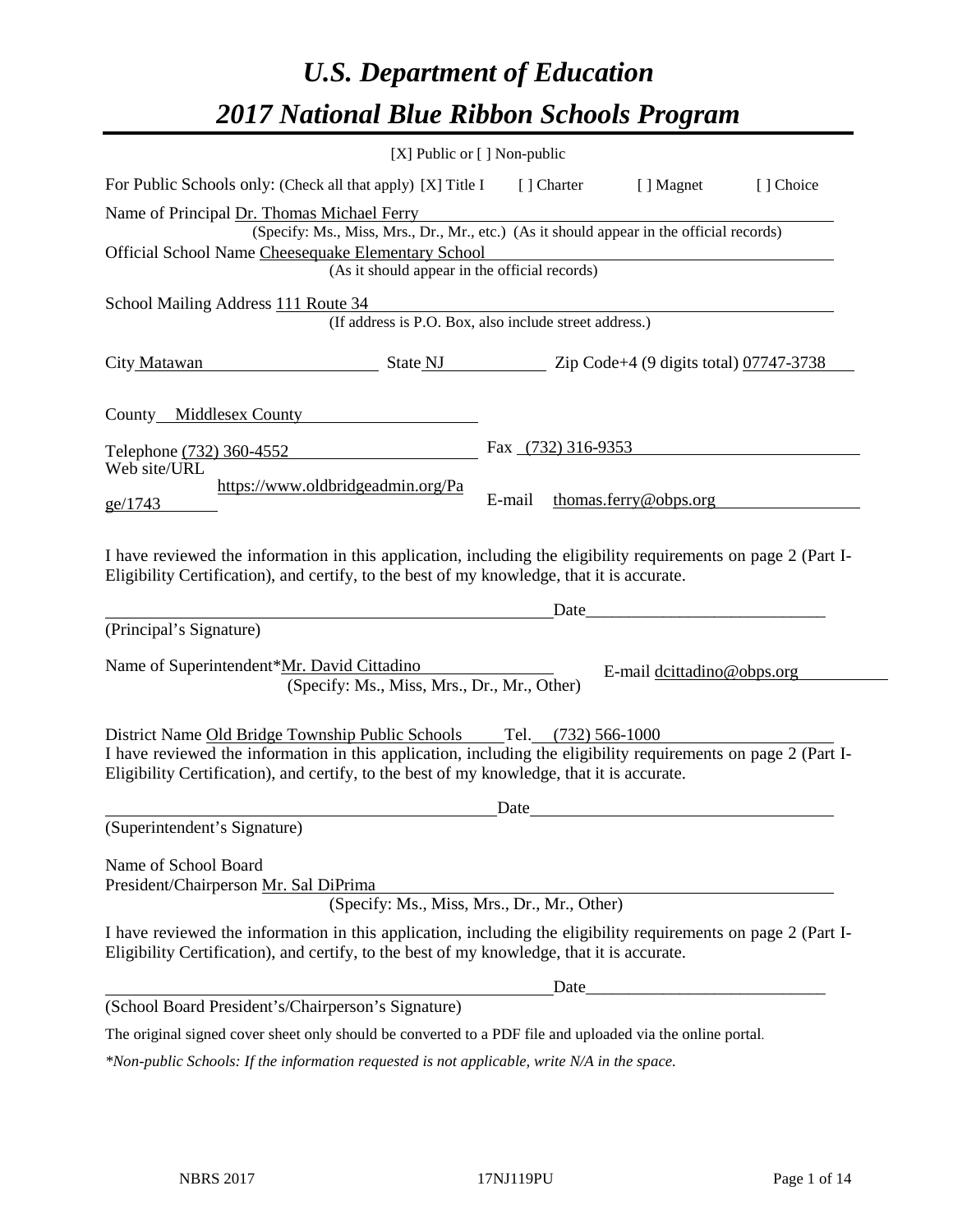The signatures on the first page of this application (cover page) certify that each of the statements below, concerning the school's eligibility and compliance with U.S. Department of Education and National Blue Ribbon Schools requirements, are true and correct.

- 1. The school configuration includes one or more of grades K-12. (Schools on the same campus with one principal, even a K-12 school, must apply as an entire school.)
- 2. All nominated public schools must meet the state's performance targets in reading (or English language arts) and mathematics and other academic indicators (i.e., attendance rate and graduation rate), for the all students group and all subgroups, including having participation rates of at least 95 percent using the most recent accountability results available for nomination.
- 3. To meet final eligibility, all nominated public schools must be certified by states prior to September 2017 in order to meet all eligibility requirements. Any status appeals must be resolved at least two weeks before the awards ceremony for the school to receive the award.
- 4. If the school includes grades 7 or higher, the school must have foreign language as a part of its curriculum.
- 5. The school has been in existence for five full years, that is, from at least September 2011 and each tested grade must have been part of the school for the past three years.
- 6. The nominated school has not received the National Blue Ribbon Schools award in the past five years: 2012, 2013, 2014, 2015, or 2016.
- 7. The nominated school has no history of testing irregularities, nor have charges of irregularities been brought against the school at the time of nomination. The U.S. Department of Education reserves the right to disqualify a school's application and/or rescind a school's award if irregularities are later discovered and proven by the state.
- 8. The nominated school has not been identified by the state as "persistently dangerous" within the last two years.
- 9. The nominated school or district is not refusing Office of Civil Rights (OCR) access to information necessary to investigate a civil rights complaint or to conduct a district-wide compliance review.
- 10. The OCR has not issued a violation letter of findings to the school district concluding that the nominated school or the district as a whole has violated one or more of the civil rights statutes. A violation letter of findings will not be considered outstanding if OCR has accepted a corrective action plan from the district to remedy the violation.
- 11. The U.S. Department of Justice does not have a pending suit alleging that the nominated school or the school district as a whole has violated one or more of the civil rights statutes or the Constitution's equal protection clause.
- 12. There are no findings of violations of the Individuals with Disabilities Education Act in a U.S. Department of Education monitoring report that apply to the school or school district in question; or if there are such findings, the state or district has corrected, or agreed to correct, the findings.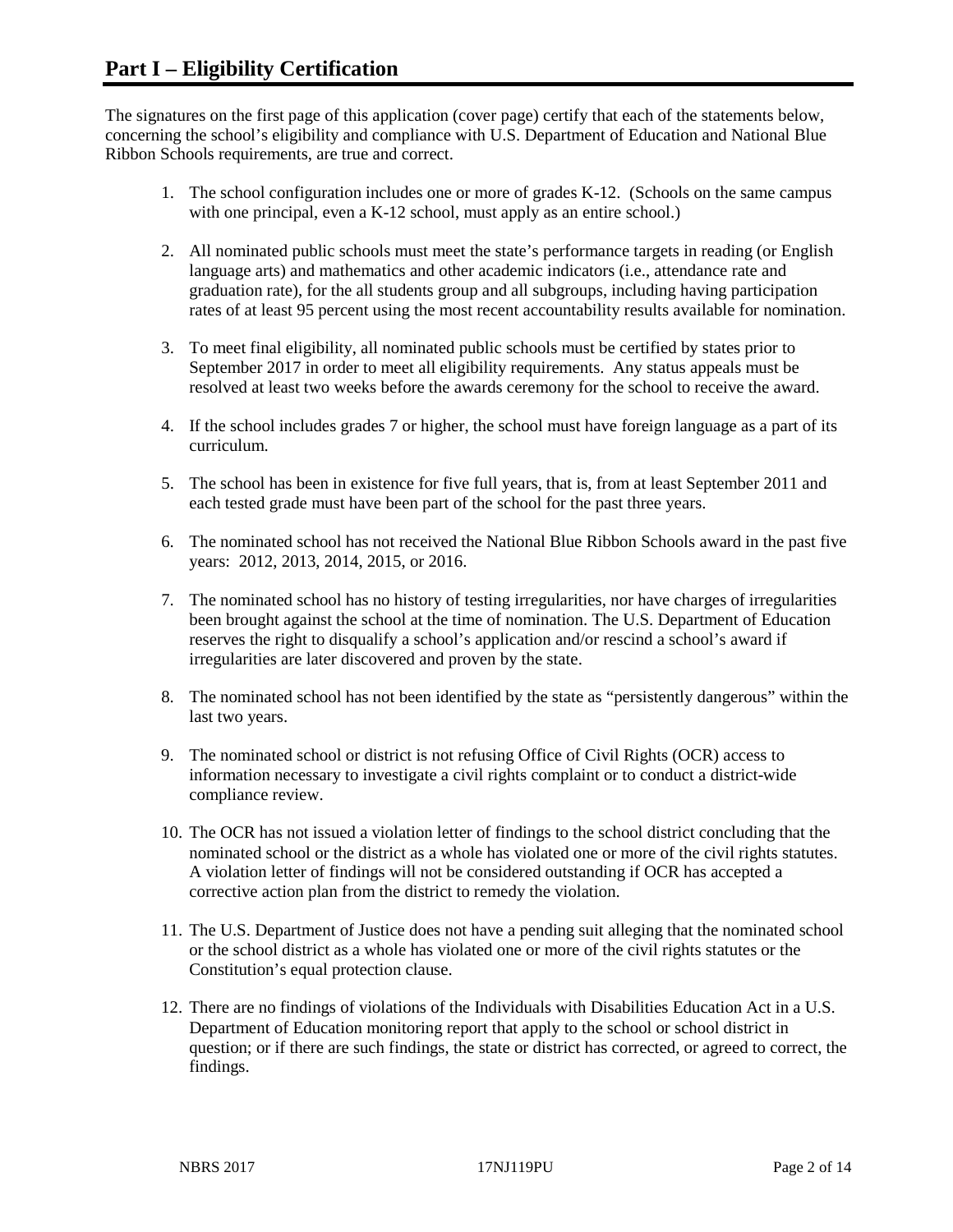#### **Data should be provided for the most recent school year (2016-2017) unless otherwise stated.**

#### **DISTRICT**

1. Number of schools in the district  $12$  Elementary schools (includes K-8) (per district designation): 2 Middle/Junior high schools 2 High schools 0 K-12 schools

16 TOTAL

**SCHOOL** (To be completed by all schools)

- 2. Category that best describes the area where the school is located:
	- [] Urban or large central city [ ] Suburban with characteristics typical of an urban area [X] Suburban [ ] Small city or town in a rural area [ ] Rural
- 3. Number of students as of October 1, 2016 enrolled at each grade level or its equivalent in applying school:

| Grade                           | # of         | # of Females | <b>Grade Total</b> |
|---------------------------------|--------------|--------------|--------------------|
|                                 | <b>Males</b> |              |                    |
| <b>PreK</b>                     | 0            | $\theta$     | 0                  |
| K                               | 19           | 21           | 40                 |
| 1                               | 31           | 28           | 59                 |
| $\overline{2}$                  | 26           | 21           | 47                 |
| 3                               | 34           | 13           | 47                 |
| 4                               | 21           | 24           | 45                 |
| 5                               | 23           | 28           | 51                 |
| 6                               | 0            | 0            | 0                  |
| 7                               | 0            | 0            | 0                  |
| 8                               | 0            | 0            | 0                  |
| 9                               | 0            | 0            | 0                  |
| 10                              | $\theta$     | 0            | $\Omega$           |
| 11                              | 0            | 0            | $\mathbf{\Omega}$  |
| 12 or higher                    | 0            | 0            | 0                  |
| <b>Total</b><br><b>Students</b> | 154          | 135          | 289                |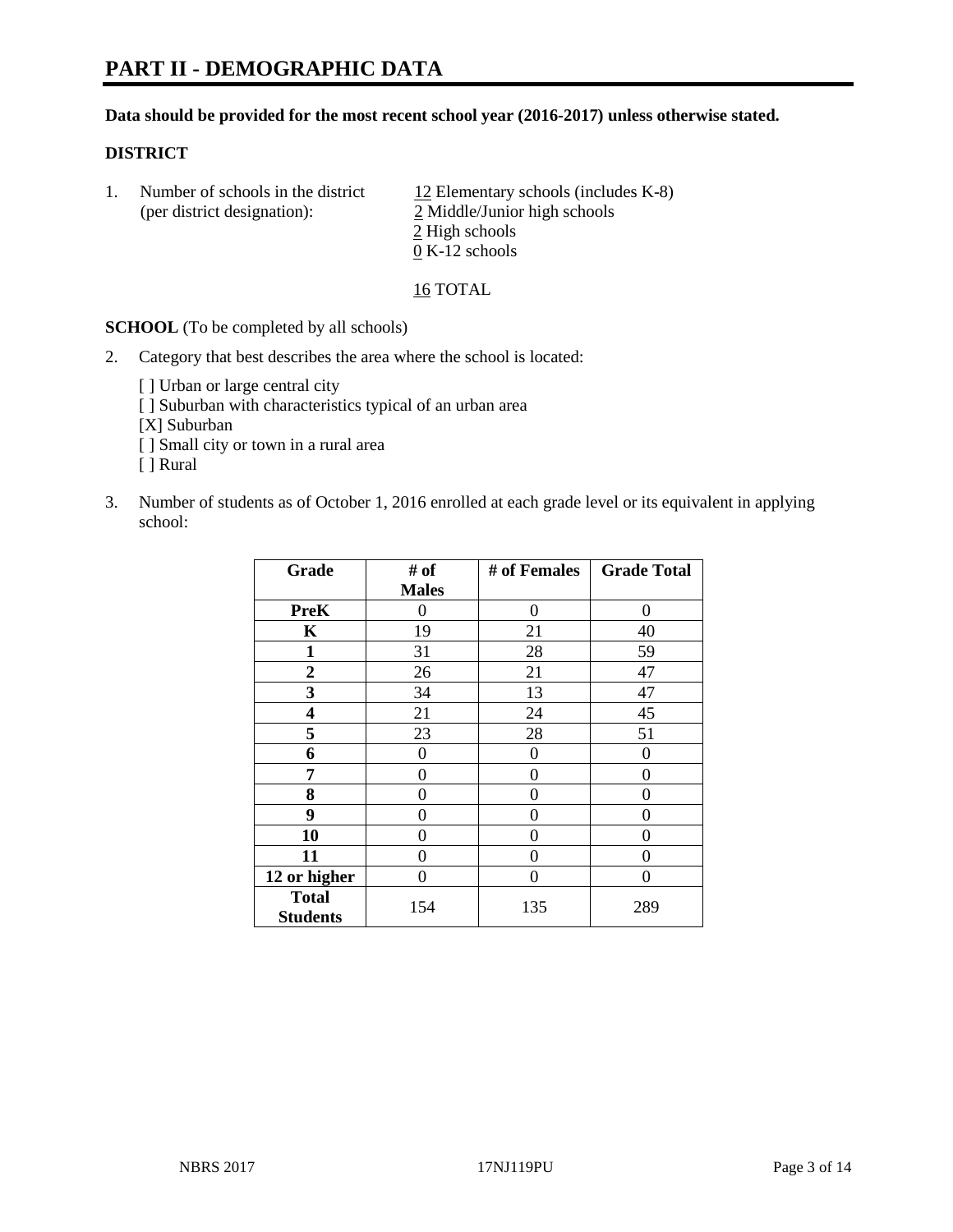the school: 28 % Asian

4. Racial/ethnic composition of  $\qquad 0 \%$  American Indian or Alaska Native 8 % Black or African American 8 % Hispanic or Latino 0 % Native Hawaiian or Other Pacific Islander 55 % White 1 % Two or more races **100 % Total**

(Only these seven standard categories should be used to report the racial/ethnic composition of your school. The Final Guidance on Maintaining, Collecting, and Reporting Racial and Ethnic Data to the U.S. Department of Education published in the October 19, 2007 *Federal Register* provides definitions for each of the seven categories.)

5. Student turnover, or mobility rate, during the 2015 – 2016 school year: 11%

This rate should be calculated using the grid below. The answer to (6) is the mobility rate.

| <b>Steps For Determining Mobility Rate</b>         | Answer |  |
|----------------------------------------------------|--------|--|
| (1) Number of students who transferred to          |        |  |
| the school after October 1, 2015 until the         | 19     |  |
| end of the 2015-2016 school year                   |        |  |
| (2) Number of students who transferred             |        |  |
| <i>from</i> the school after October 1, 2015 until | 14     |  |
| the end of the 2015-2016 school year               |        |  |
| (3) Total of all transferred students [sum of      | 33     |  |
| rows $(1)$ and $(2)$ ]                             |        |  |
| (4) Total number of students in the school as      | 289    |  |
| of October 1, 2015                                 |        |  |
| (5) Total transferred students in row (3)          |        |  |
| divided by total students in row (4)               | 0.114  |  |
| $(6)$ Amount in row $(5)$ multiplied by 100        |        |  |

6. English Language Learners (ELL) in the school:  $8\%$ 

22 Total number ELL

Specify each non-English language represented in the school (separate languages by commas): Albanian (Gheg, Tosk), Arabic, Bengali, Gujarati, Hindi, Nepali (Pahari), Panjabi (Punjabi), Pashto (Pushto), Polish, Spanish, Ukranian, Urdu

- 7. Students eligible for free/reduced-priced meals: 34 % Total number students who qualify: 98
- 8. Students receiving special education services:  $12\%$ 36 Total number of students served

Indicate below the number of students with disabilities according to conditions designated in the Individuals with Disabilities Education Act. Do not add additional conditions. It is possible that students may be classified in more than one condition.

| 2 Autism                              | $\underline{0}$ Orthopedic Impairment     |
|---------------------------------------|-------------------------------------------|
| 0 Deafness                            | 9 Other Health Impaired                   |
| 0 Deaf-Blindness                      | 5 Specific Learning Disability            |
| 0 Emotional Disturbance               | 19 Speech or Language Impairment          |
| 1 Hearing Impairment                  | 0 Traumatic Brain Injury                  |
| 0 Mental Retardation                  | $Q$ Visual Impairment Including Blindness |
| $\underline{0}$ Multiple Disabilities | <b>0</b> Developmentally Delayed          |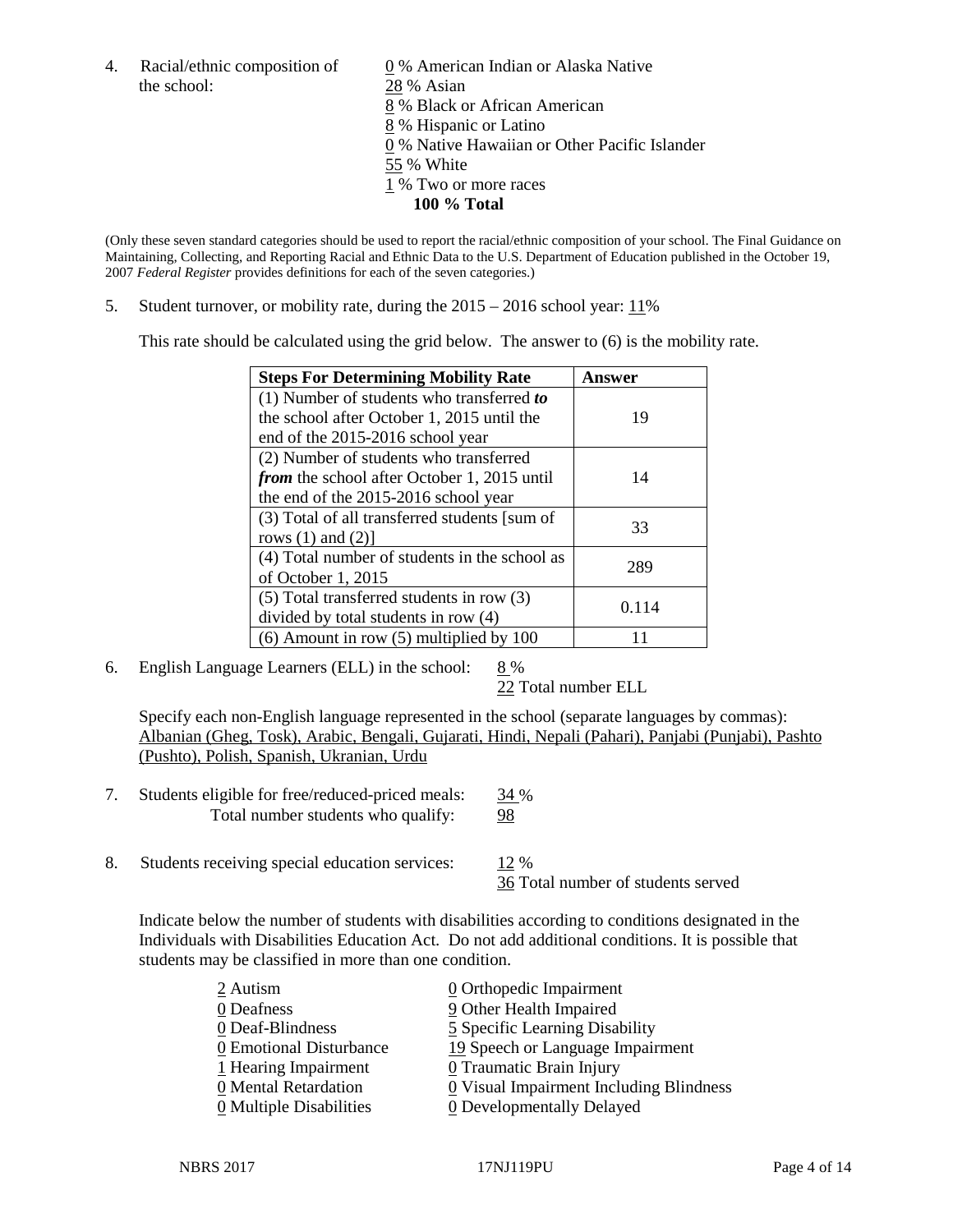- 9. Number of years the principal has been in her/his position at this school:  $6$
- 10. Use Full-Time Equivalents (FTEs), rounded to nearest whole numeral, to indicate the number of school staff in each of the categories below:

|                                        | <b>Number of Staff</b> |  |  |
|----------------------------------------|------------------------|--|--|
| Administrators                         |                        |  |  |
| Classroom teachers including those     |                        |  |  |
| teaching high school specialty         | 13                     |  |  |
| subjects                               |                        |  |  |
| Resource teachers/specialists/coaches  |                        |  |  |
| e.g., reading, math, science, special  | 7                      |  |  |
| education, enrichment, technology,     |                        |  |  |
| art, music, physical education, etc.   |                        |  |  |
| Paraprofessionals under the            |                        |  |  |
| supervision of a licensed professional | 5                      |  |  |
| supporting single, group, or classroom |                        |  |  |
| students.                              |                        |  |  |
| Student support personnel              |                        |  |  |
| e.g., guidance counselors, behavior    |                        |  |  |
| interventionists, mental/physical      |                        |  |  |
| health service providers,              | $\mathfrak{D}$         |  |  |
| psychologists, family engagement       |                        |  |  |
| liaisons, career/college attainment    |                        |  |  |
| coaches, etc.                          |                        |  |  |

- 11. Average student-classroom teacher ratio, that is, the number of students in the school divided by the FTE of classroom teachers, e.g., 22:1 22:1
- 12. Show daily student attendance rates. Only high schools need to supply yearly graduation rates.

| <b>Required Information</b> | 2015-2016 | 2014-2015 | 2013-2014 | 2012-2013 |     |
|-----------------------------|-----------|-----------|-----------|-----------|-----|
| Daily student attendance    | 96%       | 96%       | 96%       | 96%       | 96% |
| High school graduation rate | 0%        | 0%        | 0%        | 9%        | 0%  |

#### 13. **For high schools only, that is, schools ending in grade 12 or higher.**

Show percentages to indicate the post-secondary status of students who graduated in Spring 2016.

| <b>Post-Secondary Status</b>                  |    |
|-----------------------------------------------|----|
| Graduating class size                         |    |
| Enrolled in a 4-year college or university    | 0% |
| Enrolled in a community college               | 0% |
| Enrolled in career/technical training program | 0% |
| Found employment                              | 0% |
| Joined the military or other public service   | 0% |
| )ther                                         |    |

14. Indicate whether your school has previously received a National Blue Ribbon Schools award. Yes No X

If yes, select the year in which your school received the award.

15. In a couple of sentences, provide the school's mission or vision statement.

Cheesequake's mission is to inspire the love of learning, embrace diversity, and cultivate a caring, respectful, supportive environment that is conducive to empowering individual achievement.

16. **For public schools only**, if the school is a magnet, charter, or choice school, explain how students are chosen to attend.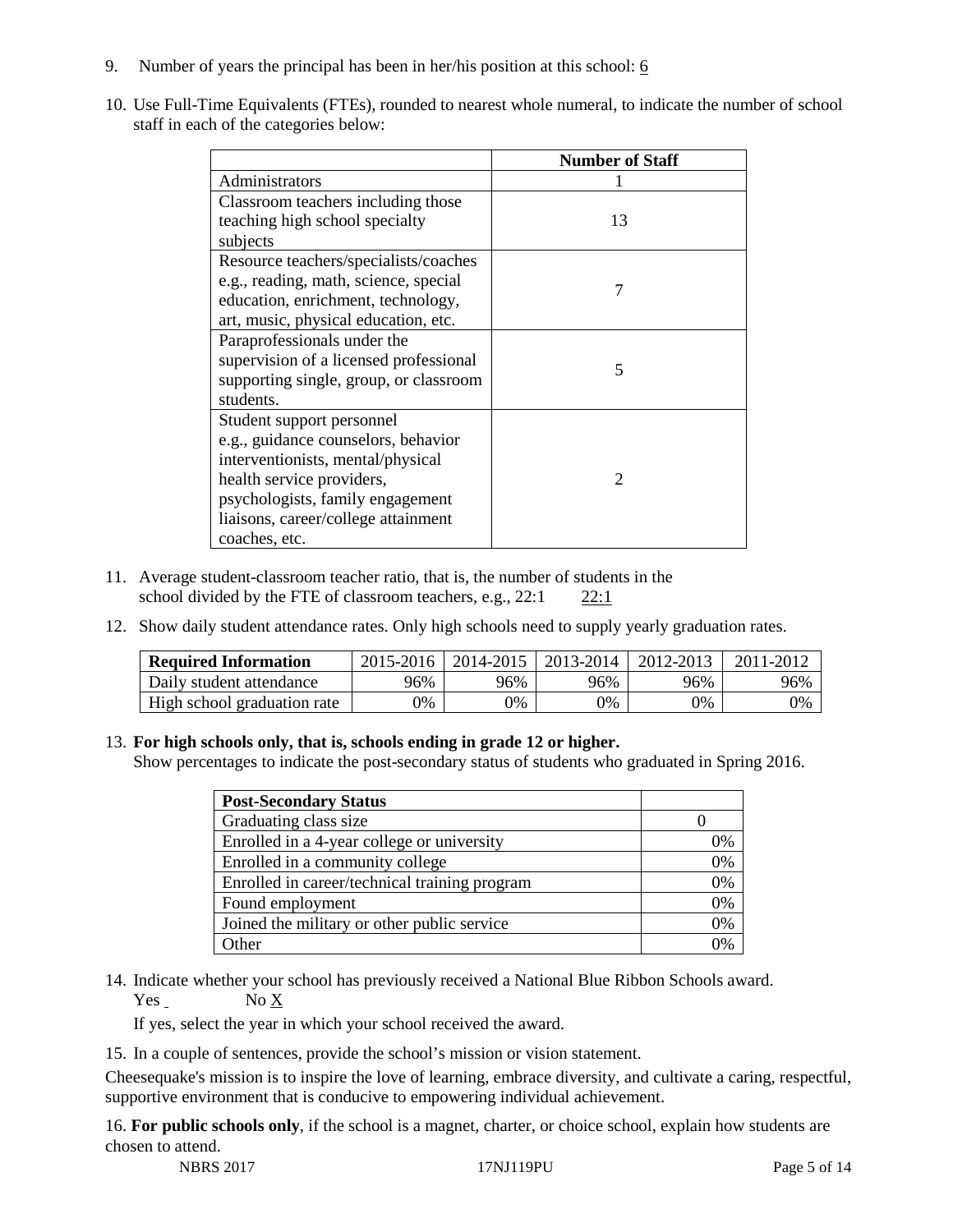# **PART III – SUMMARY**

Cheesequake Elementary School is situated in Old Bridge, New Jersey, a large suburban community located approximately 25 miles south of New York City. The location of the school, just feet off a busy state highway, is not ideal, but inside the building's walls is a thriving school community. Cheesequake is one of the most diverse schools in the Old Bridge Township Public Schools. Our racial composition is 55% white, 28% Asian, 8% Hispanic, 8% Black, and 1% multi-racial. Nearly 1 in 10 students (8%) are English Language Learners, and 18 different primary languages are spoken in the homes of our students. Roughly one in three students (34%) receive free or reduced lunch, and we are a targeted assistance Title I School.

Cheesequake is also the oldest school in Old Bridge Township. It became a school in the late 1800s and moved locations several times. The current building originated as a two-room schoolhouse over a century ago, and the school as we now know it, still housing an old room with an antique, original school bell, is now 51 years old. During its long history, the community served by the school has transitioned from a rural, nearly all Caucasian, farming community to a sprawling, densely populated, ethnically and socioeconomically diverse, suburb with many commuters who travel to New York City for work.

The current principal began at Cheesequake in 2011, bringing with him experience as a secondary math teacher and vice principal, as well as a commitment to character education, innovative teaching, and using data to inform decision making and instruction. The school's diversity was quickly deemed to be a potential challenge but also a tremendous opportunity.

Our school's philosophy has been to build and cultivate a thriving, inclusive, warm school culture and strong character education system because we believe that this foundation is what allows our students to then maximally succeed academically. In 2014, Cheesequake was named a NJ School of Character and subsequently judged to be a National Model School of Character. Cheesequake was additionally honored when Character.org invited the school principal to speak at the National Press Club in Washington DC in April 2014 to share how Cheesequake built a positive school climate and character education structures while concurrently focusing on academic rigor and excellence in teaching and learning.

With a foundation comprised of dozens of character education initiatives and programs firmly in place, the school continued its focus on enhancing teaching and learning. New technology, purposeful and extensive use of assessment data, and staff sharing of a rapidly growing list of best practices promoted additional academic growth. Consequently, in 2014/2015, the school applied for and was named a National Title I Distinguished School, one of only two schools in the State of New Jersey during that year to have this honor. The National Title I Distinguished School award was bestowed largely for academic success and growth on state assessments between 2009 and 2014. Since 2015, our academic success on state assessments has continued to climb.

Cheesequake Elementary is proactive and purposeful in supporting and challenging our students to develop their full potential academically, emotionally, physically, socially, and culturally. Through our Eagle Has Landed Program, a nationally recognized Promising Practice, multicultural celebrations, and other initiatives focused on our racial, ethnic, and cultural differences, we have transformed our diversity from a challenge to one of our greatest strengths. We move beyond merely expecting tolerance to celebrating the diversity in our school. As a result of our explicit focus on multiculturalism and the dozens of programs that comprise our comprehensive character education structure, students are primed for learning.

Students begin each day with a ten-minute morning meeting led by their homeroom teacher, allowing students to build consistent connections with classmates and their teacher and to begin each day ready to focus academically. Throughout the day, students are engaged in technologically enhanced instruction. While just six years ago Cheesequake had very little technology other than a computer lab, Cheesequake teachers now consistently employ Smartboards, iPads, HP stream laptops, Apple TVs, document cameras, and dozens of learning apps and websites to meaningfully engage and assess students, enhance teaching, and make learning more enthralling.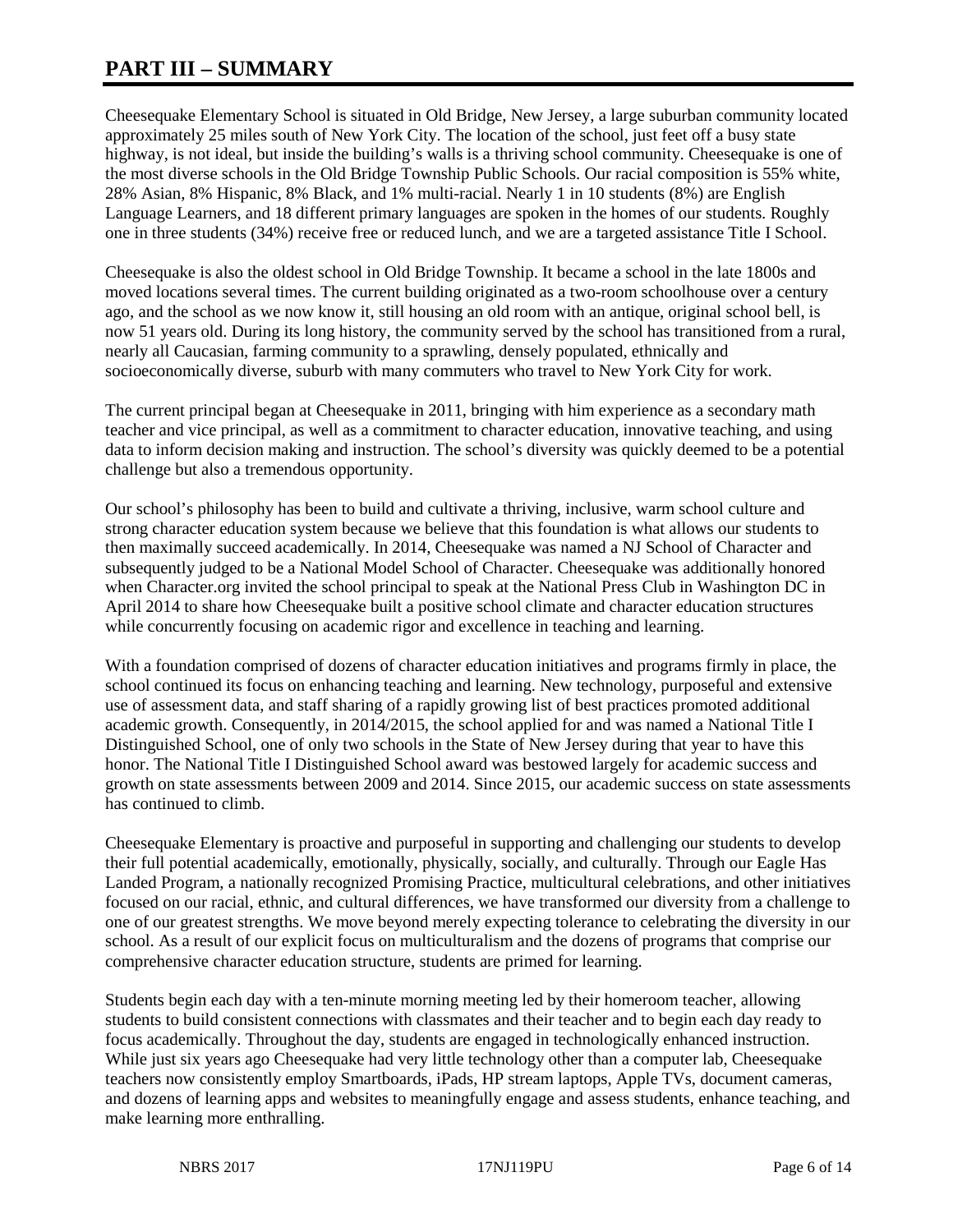Our Challenge program provides a robust Science, Technology, Engineering, Arts, and Math (STEAM) program for students identified as gifted and talented, and multiple academic supports exist for struggling learners. A thriving RTI program, now in its third year, provides interventions for struggling learners needing Tier I, II, and III intervention. Academically struggling students eligible for Title I services additionally receive supplemental instruction in mathematics and ELA twice per week after school and for four weeks in the summer. Monthly data team meetings, led by a new full time guidance counselor, allow classroom teachers, interventionists, Special Education teachers, and the principal to monitor student progress and adjust supports and interventions to optimize success. Cheesequake's commitment to rigor, growth, and excellence in academics combined with our deep commitment to character education, culture, and climate continue to help our students flourish.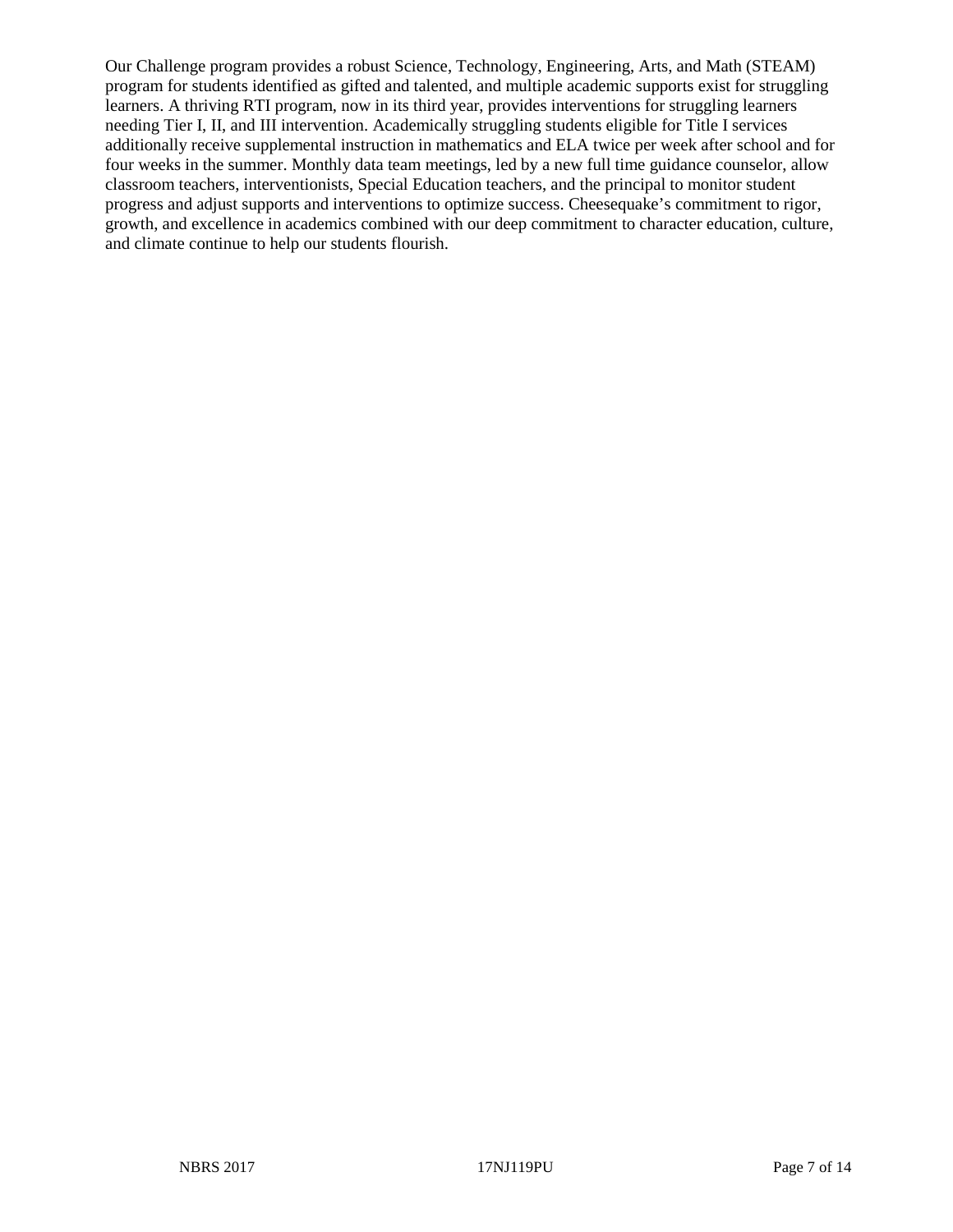# **1. Core Curriculum:**

Cheesequake's core curriculum is a demanding, rigorous implementation of the New Jersey Student Learning Standards (NJSLS).

Cheesequake teachers are passionate about ELA instruction and helping our K-5 students become excellent readers and writers. We utilize a balanced literacy approach by using components such as read-aloud, guided reading, shared reading, guided writing, and phonics/word study. The guided reading and writing processes allow our teachers to work closely on reading strategies and writing instruction with small groups of 3-5 students while other students are engaged in differentiated, meaningful learning centers. In writing, responding to informational text, and literature, students are expected to successfully cite evidence from the text to support their positions, statements, or arguments. Students use graphic organizers, self-assess with rubrics, and a multitude of strategies to write narrative, argument, and informative/explanatory pieces. Students engage in civic learning in ELA as well as take part in debates or writing activities that require them to advocate a viewpoint while considering others' views.

We are incrementally transitioning from a Rigby program to Houghton Mifflin Harcourt's Journeys program, a research based, standards aligned series. Regardless of the publisher, Cheesequake teachers are adept at drawing from a wide range of materials, anchor texts, and resources to successfully teach reading, writing, speaking, and other ELA standards and skills.

We use a Singapore mathematics series, Math in Focus, as one of our primary means of teaching the NJSLS. Visual models allow our students to grasp and begin to master foundational underpinnings of mathematics in a manner full of rigor and depth. In addition to MIF resources, our teachers purposefully use a plethora of other materials including Study Island, Education City, Khan Academy, PARCC and Common Core websites, iPads with age-appropriate apps, and Smartboards to provide engaging mathematics instruction.

Teachers place focus on the 8 Standards for Mathematical Practice. Teachers present well-chosen problems in problem-solving activities, use them in whole-class instruction or differentiated math centers, and assist students in monitoring and reflecting on the problem-solving process. Students in Grades 3-5 often utilize a unique four-square graphic organizer that provides a structure to attack word problems. Students also use visual representations such as number bond diagrams in the primary grades and bar models in Grades 2-5 to develop conceptual understanding and solve problems. Our teachers encourage students to use multiple problem-solving strategies, compare strategies in worked examples, and articulate the process they utilized to work through a problem and arrive at the answer.

Our school's social studies curriculum is derived from the NJSLS and aims to have our students be civic minded, globally and culturally aware, socially responsible, and mindful of numerous viewpoints. Teachers utilize Houghton Mifflin's textbook series as well as many supplemental materials such as Brainpop, Scholastic News, and Discovery Education. Students are active participants in debates, opinion writing, and various other forms of civic engagement. This past November, students voted in a mock presidential election while receiving instruction on the electoral process from their teachers. Elected students in Grades 4 and 5 serve as Student Council leaders, spearheading multiple schoolwide service learning and community service projects. Third grade students research historical figures, dress up, and present a one minute speech as part of our annual Wax Museum. Fifth grade students have begun a global Skype collaborative project during which they are choosing one of the United Nations' 17 proposed Sustainable Development Goals and acting. Students are charged with making a global difference by inventing, innovating, or campaigning to assist with one of the UN goals for climate, clean energy, or reducing poverty/hunger.

Our school is transitioning to the Next Generation Science Standards. Students in Grades K to 5 learn about topics including: pushes and pulls; effects of the sun on Earth; weather and climate; plants; animals; ecosystems; light and sound; changes to and properties of matter; Earth's land and water; life cycles; and forces, interactions, and engineering. Cheesequake's science program provides a hands-on, inquiry rich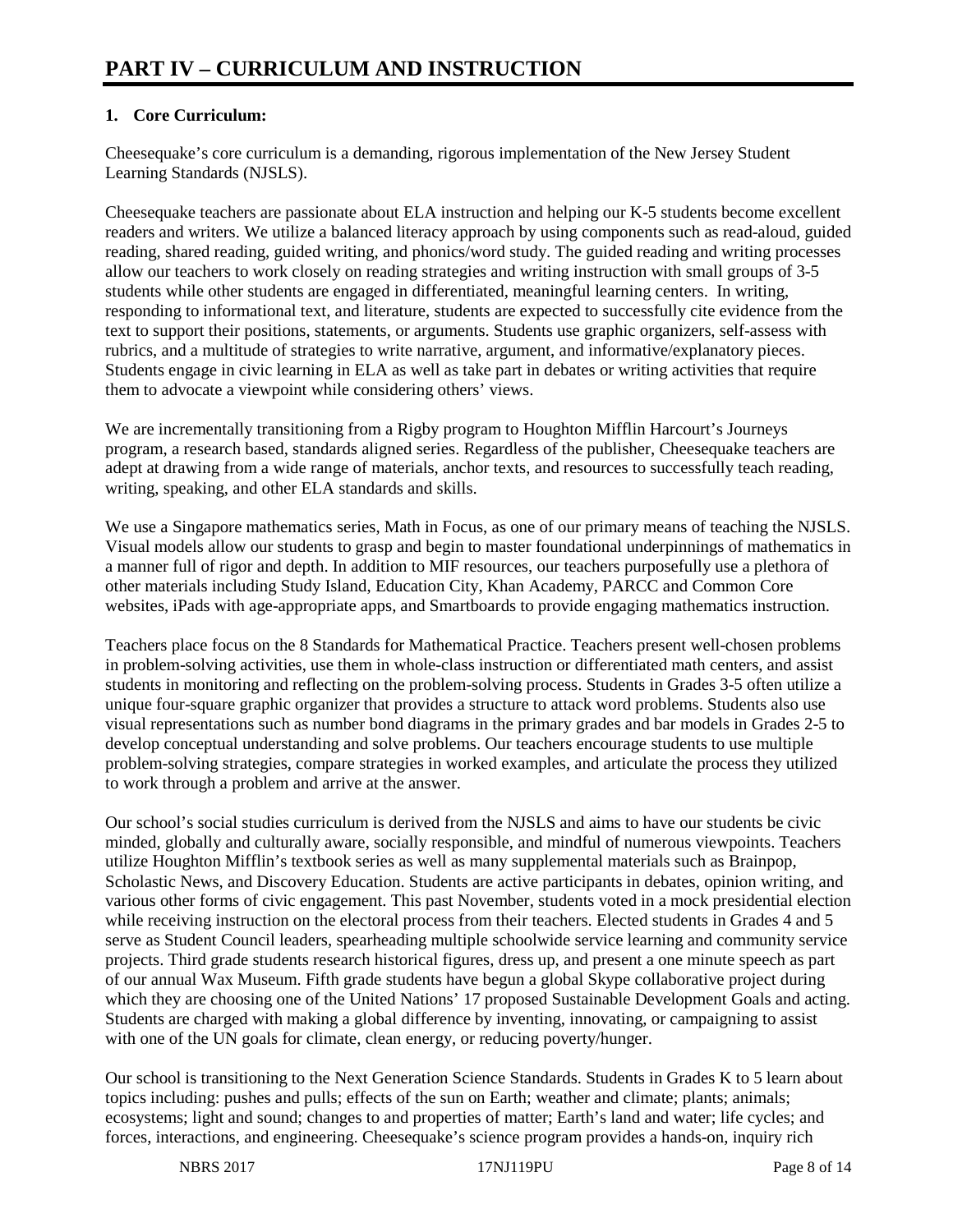program that focuses on application of content through practices and laboratory activities that deepen science understanding. Cheesequake students become adept at thinking scientifically and are comfortable using the scientific process to solve problems. With the transition to the NGSS, increased focus on the STEM design loop has occurred. The biggest science event of the school year is our annual Science Fair during which every Cheesequake student prepares a display summarizing the student's science experiment, hypothesis, and findings.

## **2. Other Curriculum Areas:**

All kindergarten through fifth grade students receive instruction in the visual arts for 43 minutes per week. The art program at Cheesequake allows each child to make connections between subject areas, cultures, and past and present times. It establishes higher order thinking skills through the process of creative and reflective artwork and promotes visual literacy and an understanding of aesthetics. Student artwork is displayed throughout the school's hallways and bulletin boards and is showcased in the community, District Arts Festival, and community poster contests. Students decorate luminaria bags for use in the district Relay for Life fundraiser, and the skills and techniques gained through art class allow our students to make displays such as student council posters, class projects, grade level shows, and school assemblies.

All students also have choral music once per week for 43 minutes. Music instruction is spiraled, and topics increase in sophistication with age. Students learn about beat vs rhythm, melody, tempo, dynamics, music history, music in culture, the families of orchestra, musicals and operas, and various styles of music. The choral music teacher works closely with students as nearly every grade prepares for their culminating grade level events such as plays, ceremonies, and choral shows. Students in Grades 4 and 5 also have opportunities to learn the flute, clarinet, trombone, or percussion as part of our blossoming instrumental music program. Students in instrumental music also have the special opportunity to play several times per year with our national award winning High School Marching Band.

Students in Grades K and 1 have physical education class twice per week for 43 minutes per class, those in Grades 2 and 3 have PE class 1.5 times per week (once per week for half the year and twice per week for the other half of the year), and students in Grades 4 and 5 have physical education once per week. Health and nutrition are taught by grade level teachers, and students in all grades have a combined 150 minutes per week of PE, classroom PE, health, and nutrition. During PE, students are exposed to formal sports activities such as football, soccer, floor hockey, and volleyball, and they also engage in a variety of cooperative learning games. Students take part in Jump Rope for Heart annually to raise money for cardiovascular disease. 5th graders also have intramural sports after school each spring, and the entire school looks forward to our annual field day.

As early as kindergarten and continuing through Grade 5, students are exposed to numerous cultures from around the world. As one aspect of The Eagle Has Landed program, students in every classroom learn how to say hello and goodbye in all the languages spoken in the classroom, create a class poster on multiculturalism, and share items of cultural significance during a cultural show and tell. Spanish instruction occurs for students one time per week in Grades 3, 4, and 5. A unique aspect of our foreign language offerings over the last three years was additional weekly exposure to a Chinese instructor who taught the language and culture to our 5th graders. Listening, speaking, writing, and reading skills are stressed during our language instruction. Our focus on multiculturalism, various languages, and Spanish and Chinese instruction prepare our students for the middle school where they will be exposed to foreign language instruction in five different languages (Spanish, French, Italian, German, and Chinese) and ultimately choose one to pursue.

Technology has greatly expanded at Cheesequake in the last six years. Six years ago, the school had only one Smartboard and a computer lab. Today, students are immersed in technology that meaningfully enhances and optimizes learning daily as students and teachers have access to a Smartboard, document camera, and Apple TV in every instructional space, over 100 iPads, dozens of laptops, and an updated computer lab. Students in Grades 4 and 5 take part in computer class two times per week while those in Grades K-3 engage in the class once per week. During computer class, students learn productivity software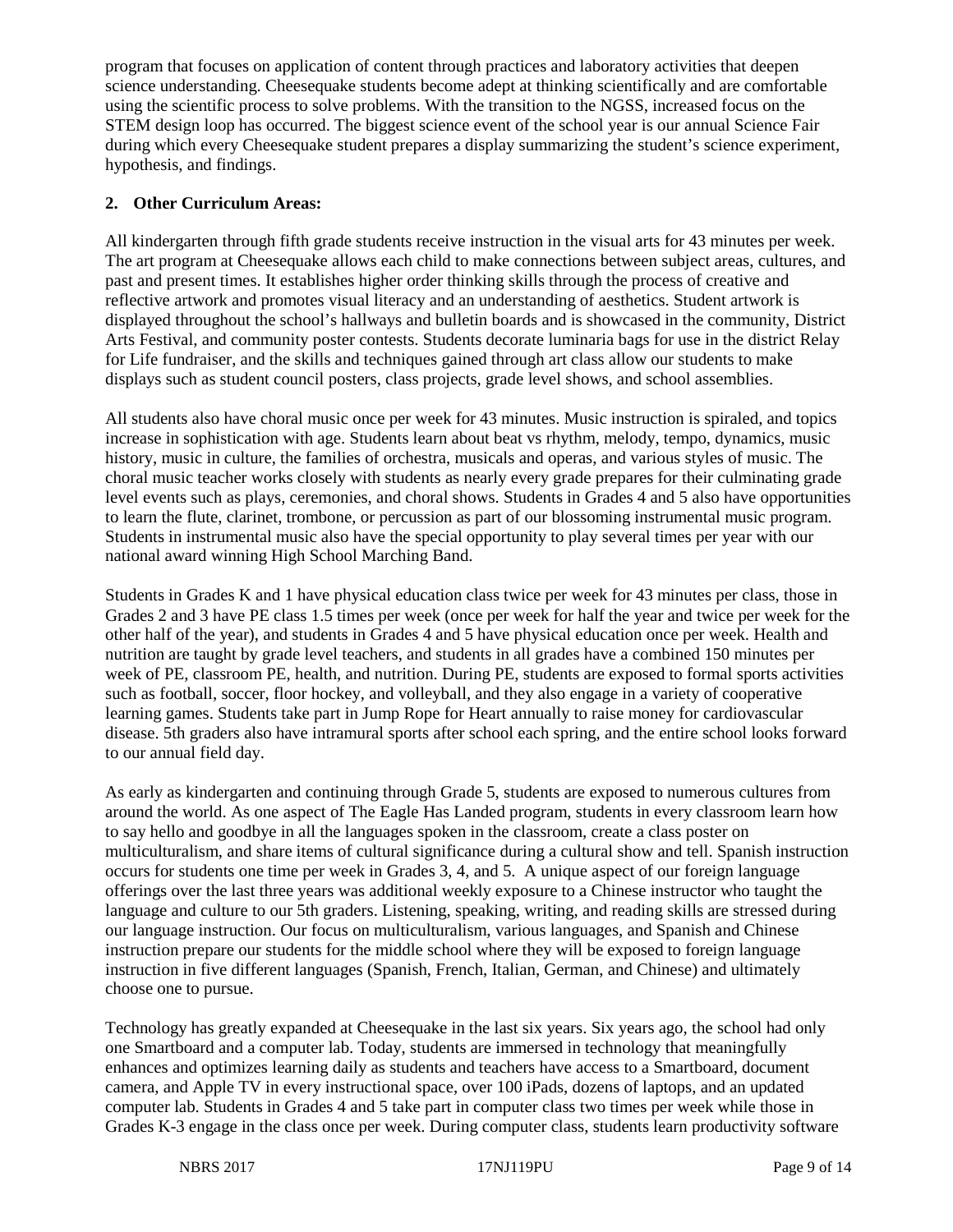(Microsoft Word, Excel, Power Point), use various software and apps to complete projects, learn aspects of computer design, receive typing instruction, and engage in coding through code.org.

#### **3. Instructional Methods, Interventions, and Assessments:**

Cheesequake teachers employ research-based, student centered, and engaging instructional techniques that allow for teaching and learning to satisfy and exceed the depth and rigor of the standards. Teachers bridge previous learning with new content, incrementally present material and formatively assess students, provide models, guide student practice, obtain high rates of success, and provide scaffolds for difficult tasks. Technology is used daily, and teachers' discovery and collegial sharing of new apps or programs is allowing the Smartboards, iPads, document camera, laptops, and other devices that are now present in classrooms to be increasingly powerful. One means of lesson closure in the past may have been a paper exit ticket. Now, through apps such as Flipgrid, lesson closure may entail a student recording a video explanation of his/her understanding of the lesson objective or a question. The teacher or other students may then respond to or critique a student's explanation.

We have adopted the tiered instruction and intervention model Response to Intervention (RTI). In addition to extensive use of the state assessment (PARCC) for students in Grades 3-5, all students are screened in the fall, winter, and spring using Easy CBM for math and ELA. Other assessments such as DIBELS, DRA, and Achieve 3000 are used for select student populations to further assess students' proficiency levels and monitor growth.

Decisions on whether students become part of the RTI program are based upon multiple criteria including PARCC Score, Easy CBM score, teacher observation, and classroom and other assessments. Cheesequake's 3 full time RTI interventionists, 2 full time Special Education teachers, part time Challenge (gifted and talented) teachers, guidance counselor, principal, and/or classroom teachers attend monthly data team meetings. At our data team meetings, participants discuss the progress of students with classwork and class assessments and review the data from the varied assessments above to monitor student progress. Student progress on benchmark assessments, assessed not by scale score but more appropriately by comparing growth or decline to the national percentile, is normally projected on the Smartboard as part of the data team meeting discussion.

We strive to provide high quality, standards and research based instructional strategies and materials for all learners in every classroom. We identify strengths and weaknesses for every learner and create goals to help each child optimally grow. When students are excelling, teachers, in every subject area, differentiate instruction to provide enrichment opportunities. Struggling students first receive a Tier I intervention plan from the classroom teacher, and this is shared and discussed at the data team meeting and entered into RTIM Direct, an additional student recordkeeping platform used for RTI and assessment data.

Student interventions in our RTI program occur with increasing frequency and intensity as needed, and students can move from Tier I to II to III and then progress in the opposite direction as well. Tier II services continue Tier I interventions and add new ones, and all Tier II and III interventions are conducted by one of the three RTI Intervention teachers. Tier II services occur either within or outside the general education setting, and Tier III services are more intensive, involve even smaller groups, and typically occur outside the general education setting in another classroom.

In addition to the well-rounded instructional techniques and assessments described above, Cheesequake teachers use the PARCC state assessment data in multiple meaningful ways to improve instruction. Teachers (as a grade level and as individuals) formally reflect on the achievement and growth scores for subgroups, higher performing students, average, and struggling students to try to identify any patterns that warrant shifts in instruction. At the start of the year, the principal also creates and provides a "Current Roster Report" containing detailed scores from the PARCC for each student on the teacher's current roster in various domains and standards. Teachers use this information to individually conference with each student, and the student then gains additional practice using multiple resources on his/her specific areas of weakness.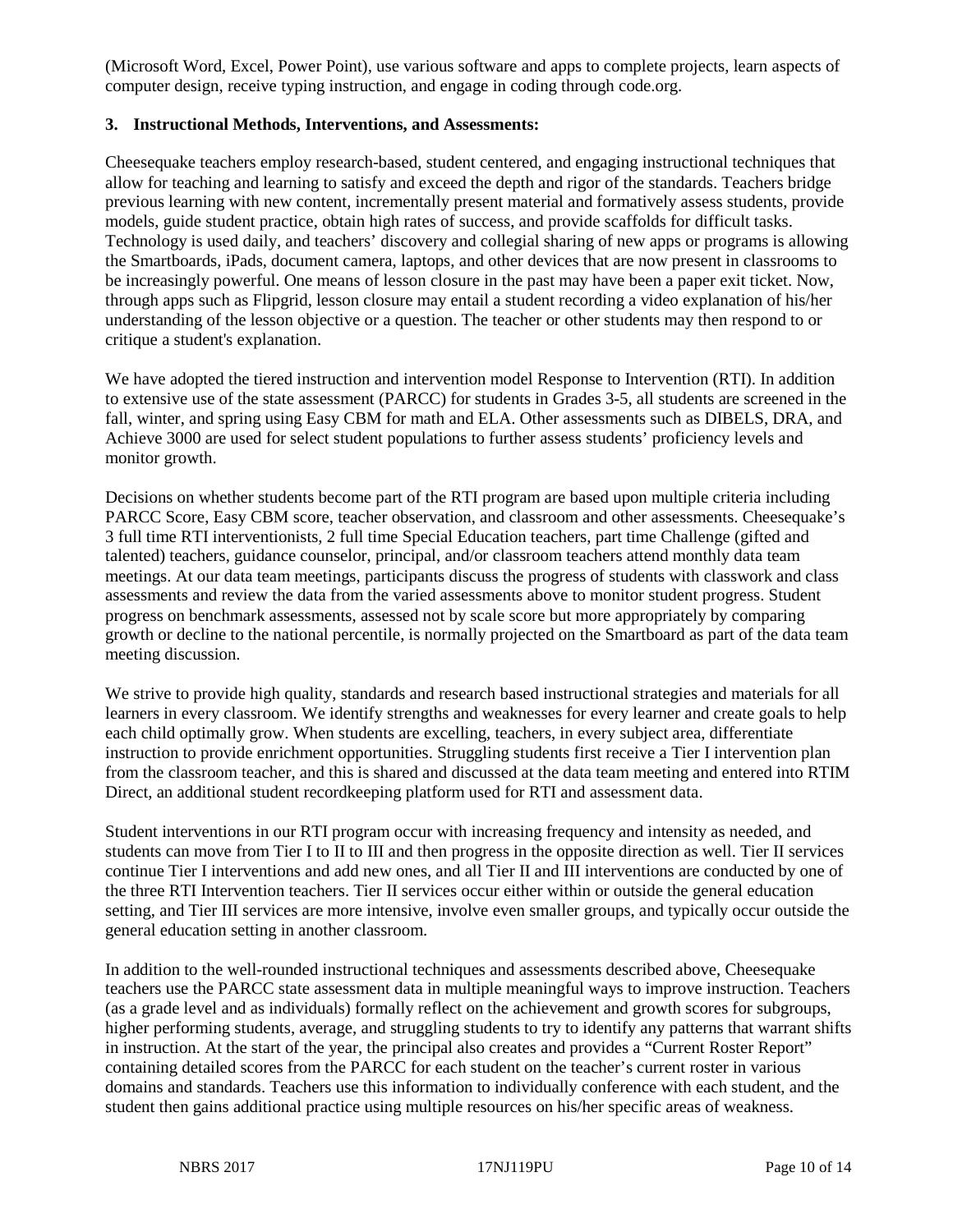# **1. School Climate/Culture:**

Cheesequake was named as a National School of Character for 2014-2019 by character.org, and we strive to consistently cultivate and foster a warm, inclusive, respectful, and collaborative school culture. We engage our racially, religiously, ethnically, and socioeconomically diverse student population by showing that we value and celebrate diversity while calling positive attention to collective goals and expectations.

We have dozens of programs that comprise our multi-faceted character education program. Each student demonstrates pride in his/her ethnicity through The Eagle Has Landed Program, nationally recognized as a Promising Practice by character.org. Through this program, each classroom celebrates diversity and multiculturalism during a specific week as they learn how to say hello and goodbye in all languages spoken in the room, create a class poster on tolerance, and engage in a cultural show and tell, explaining an item of cultural significance. Thirty at-risk students take part in our Eagle Gets Mentored program and are mentored weekly by twenty-five staff volunteers. To help students with struggling socialization skills, the guidance counselor conducts "lunch bunches" each week, facilitating conversations during small group lunch meetings in her office.

Students who are observed demonstrating a pillar of character are issued "Good Character Leaves," have their names read over the PA system on Fridays, and receive a Good Character Certificate from the principal in class. Each marking period, students vote on which classmate showed the best character, and a Student With Character is recognized from each class in front of the school during a character education assembly. Students receive "Oh Wow! Certificates" from teachers for work that stands out as exemplary, and the principal places a congratulatory call to the parent in front of the student. These and others are augmented by additional teacher rewards for excellent effort, academic performance, or character.

Teachers are similarly supported. New teachers receive mentoring, staff meet daily during common planning, and PLCs are collaborative. A Teacher of the Month is named at each faculty meeting and earns a special parking spot for the month. Students and teachers issue staff members "Certificates of Gratitude" at specific junctures during the year. Teachers receive letters of commendation from the principal for their above and beyond efforts, explicitly thank each other during faculty meetings for ways they helped each other, receive poems of thanks from students that are placed under their windshield wipers, and are provided with massages, a luncheon, and other praise during teacher recognition week each spring. The staff has grown to become a cohesive, motivated, and supportive family.

## **2. Engaging Families and Community:**

Cheesequake has been purposeful in engaging families and communities in varied ways to enhance student success and school improvement. We have an excellent Parent Teacher Association (PTA) who assist with planning school events, trips, and fundraising. The principal and a rotating set of teachers attend the monthly PTA meetings to discuss student and school highlights (and if necessary, challenges). Parent volunteers serve on various school committees, including the HIB / Character Education Team and the Title I Advisory Committee.

Parents and the community are informed of students' academic achievements in multiple ways. Twitter (@Cheesequakeprin and #cheeproud) has become a frequently used social media vehicle to highlight student and school accomplishments. Our student recordkeeping system's parent portal provides updated access to student grades and attendance. Parents receive phone calls home from teachers frequently and from the principal when a student receives an "Oh Wow" for exemplary academic achievements. Honor Roll Certificates, Good Character Certificates, and Kids with Character letters also inform parents of success.

Parents are provided detailed feedback from teachers at Parent-Teacher Conferences, Title I Parent Conferences (Title I parents only), RTI parent meetings, and individual meetings. Because Cheesequake is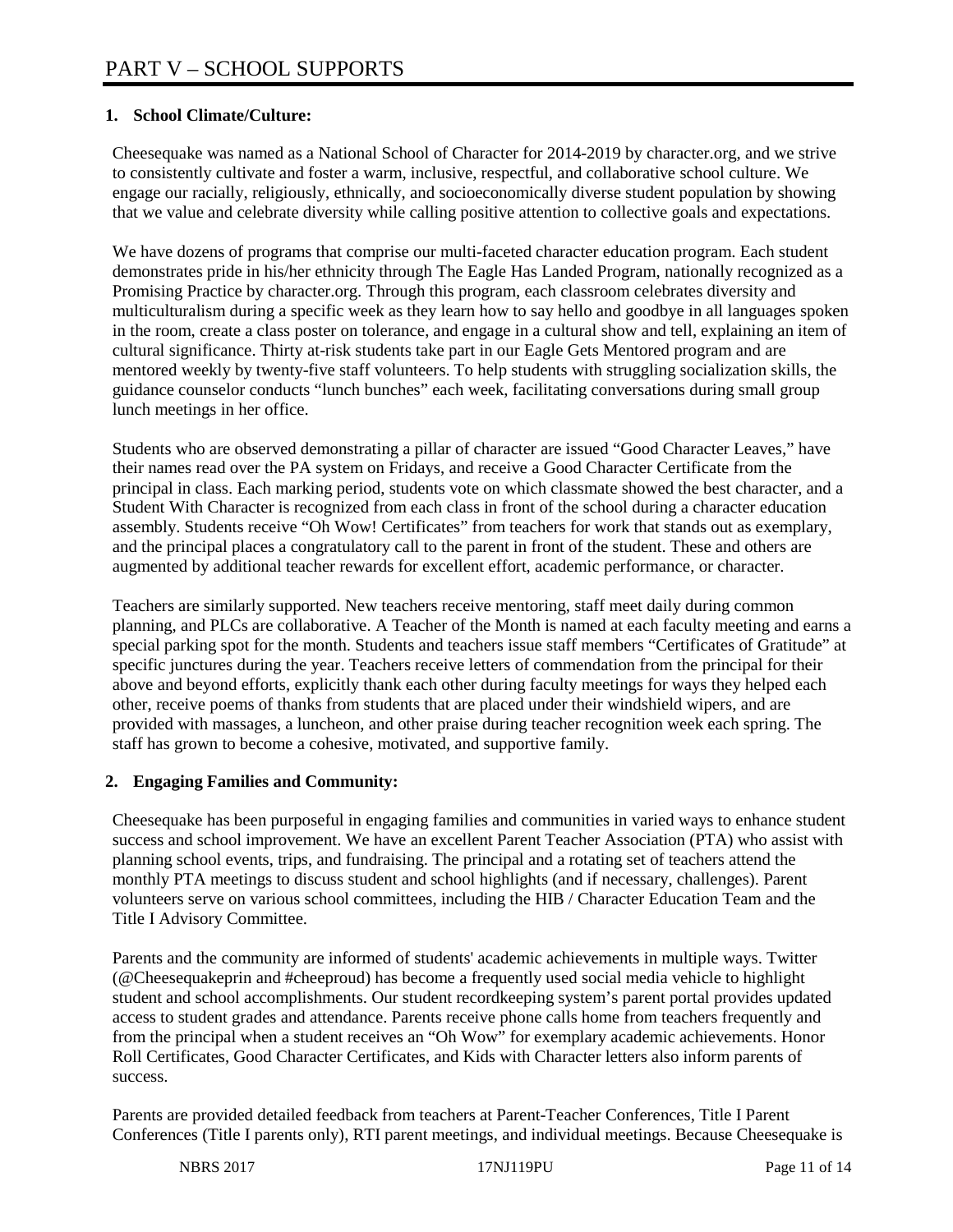a diverse school community, we proactively engage all families from as many backgrounds as possible. A long-standing tradition of a 4th grade multicultural feast with parent-provided ethnic foods has now been augmented by a separate school-wide multicultural celebration that attracted the vast majority of parents and students in our school last year as we showcased the flags, foods, dress, dance, music, history, and unique aspects of the multiple cultures that comprise our school community. This is bolstered by the Eagle Has Landed Program that takes places for several months each year.

Students, staff, and families come together to help our local and extended community in numerous ways. These include attending and contributing to Relay For Life to raise money for cancer research; volunteering at Camp Robin (special program held on Saturdays for special education students in the town); donating hair to Locks of Love; participating in Jump Rope for Heart for the American Heart Association; and engaging in multiple other community service and service learning projects, including a current campaign through which parents, students, and staff have donated and distributed over 100 care packages for homeless individuals throughout the region this year.

We are proud of the relationships we build with all Cheesequake families to enhance students' academic, social, and emotional success. The partnerships we have forged have enhanced student and school success immensely.

#### **3. Professional Development:**

Cheesequake's professional development approach provides sustained, data-driven, and need-focused support and learning opportunities to enhance teacher and principal effectiveness and student and school success. Cheesequake teachers receive PD through three district-wide professional development days, five research-supported, Cheesequake-based Professional Learning Community (PLC) days (two hours each), and two additional professional days for each teacher. This year a Rutgers University literacy specialist coached teachers over five school days to enhance ELA instruction. At least 50% of every Cheesequake faculty meeting is also used for professional development to transform monthly meetings from information dissemination to professional growth opportunities. By surveying teachers regarding their perceived needs and by assessing need through state and other assessment data and climate surveys, we structure professional development offerings that will be most applicable, important, and useful for teachers in pedagogy, instructional content, assessment, and intervention.

Cheesequake's principal and several staff members have gained local and state recognition as experts in using assessment data to pinpoint school, grade-level, teacher-specific, and student-level strengths and weaknesses, consequently targeting areas of weakness through professional development and instruction. The thorough, multi-lens analysis of PARCC data is one starting point in determining areas worthy of enhanced PD focus for the upcoming year. For example, School Evidence Statement Reports pinpoint the specific math and ELA standards in which the school excelled or fell short of expectations. Full Detail SGP Reports, created by the principal, reveal which teachers and instructional programs and approaches are yielding the most student growth. This mindset is applied to other types of student assessment data and drives many PD decisions.

The principal believes the staff is full of experts, and he reinforces that he learns from teachers just as they learn from him and others. Teachers turnkey information they learn, ideas are modeled, and follow-up discussions occur. Staff expertise is shared, promoted, and enhanced. Faculty meetings and PLCs showcase best practices and provide multiple opportunities for learning. Two Math and two ELA Lead Teachers attend workshops held by district supervisors and turnkey those presentations to the entire staff throughout the year. Internal "EdCamps" allow every staff member to research and share resources and best practices in technology, differentiated instruction, pedagogy, and more. Our PLCs are increasingly successful, and Cheesequake continues to evolve as a "Community of Practice" as its educators increasingly also become parts of technologically enhanced "Personal Learning Networks" (such as Twitter Chats and other online learning communities, both internal and external to the school and district).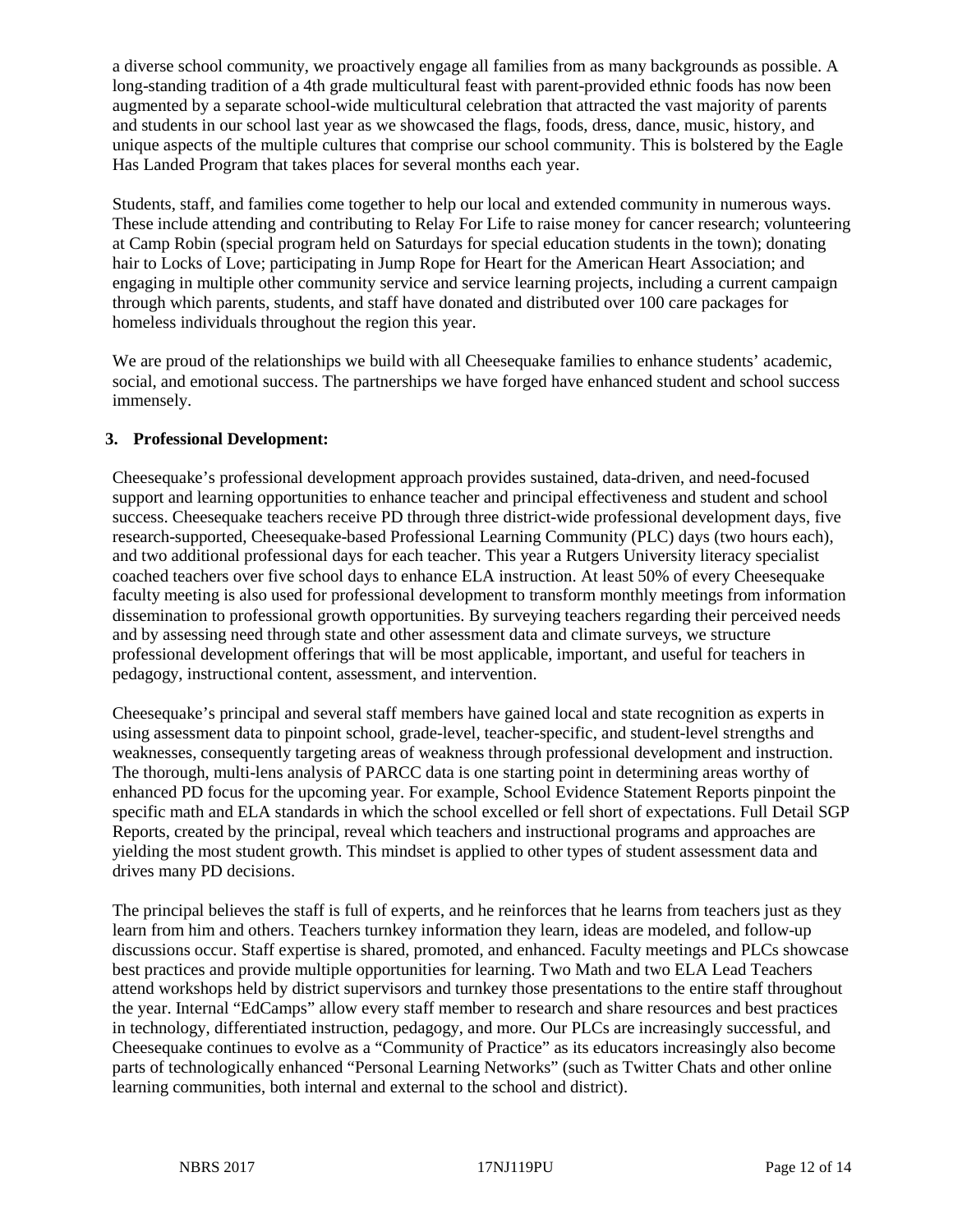#### **4. School Leadership:**

While Cheesequake's principal is at the helm steering the school, our school's philosophy is one of shared leadership and teacher, staff, and student empowerment. The principal is a detail and results oriented leader but does not believe in micro-managing because he places confidence in the abilities, work ethic, and passion of the staff and students.

Several constituency groups have important leadership roles in the Cheesequake School Community. The HIB/Character Education team, comprised of the counselor, principal, teachers, and a parent, meets to plan ways to enhance school climate. A Title I Parent Advisory Committee, as well as a Consultation and Collaboration Committee consisting of a wide variety of constituents from the school and community, meet to discuss possible enhancements to the Title I Program. The Cheesequake PTA holds monthly meetings, fundraises for the school, and plans and supervises multiple school events.

The principal began at Cheesequake in 2011, bringing with him experience as a secondary math teacher and vice principal, as well as a commitment to character education, innovative teaching, and using data to inform decision making and instruction. Based upon exemplary practices noted during an observation or outstanding teacher performance in specific areas of student assessments such as the PARCC, the principal asks teachers to turnkey successful strategies. Cheesequake teachers, similarly, identify exemplary work in their students and ask students to present to the class or assist struggling peers. This mindset of identifying excellence, and empowering others to share it, has been contagious. Conversely, when weaknesses are identified, a large support network of identified individuals with expertise assists.

Cheesequake's guidance counselor is another key leader in the school building as she serves as the school's Anti-Bullying Specialist, co-chairs the monthly data team meetings, and provides lessons and supports for all students and staff. Three RTI interventionists co-chair the data team meetings, reviewing with teachers each RTI student's progress and analyzing benchmark data and student growth.

Student leadership is also a valued part of the Cheesequake leadership structure. 5th graders lead the school's pledge of allegiance and Cheesequake School Pledge during the morning announcements. Teachers who head the Student Council empower elected 4th and 5th grade student leaders as they meet monthly to discuss ways to enhance the school and give back to the community. Other student leaders serve as Safety Patrol monitors on the school bus, teachers' helpers, nurse's helpers, serve as peer mentors to younger students, and serve as referees during recess.